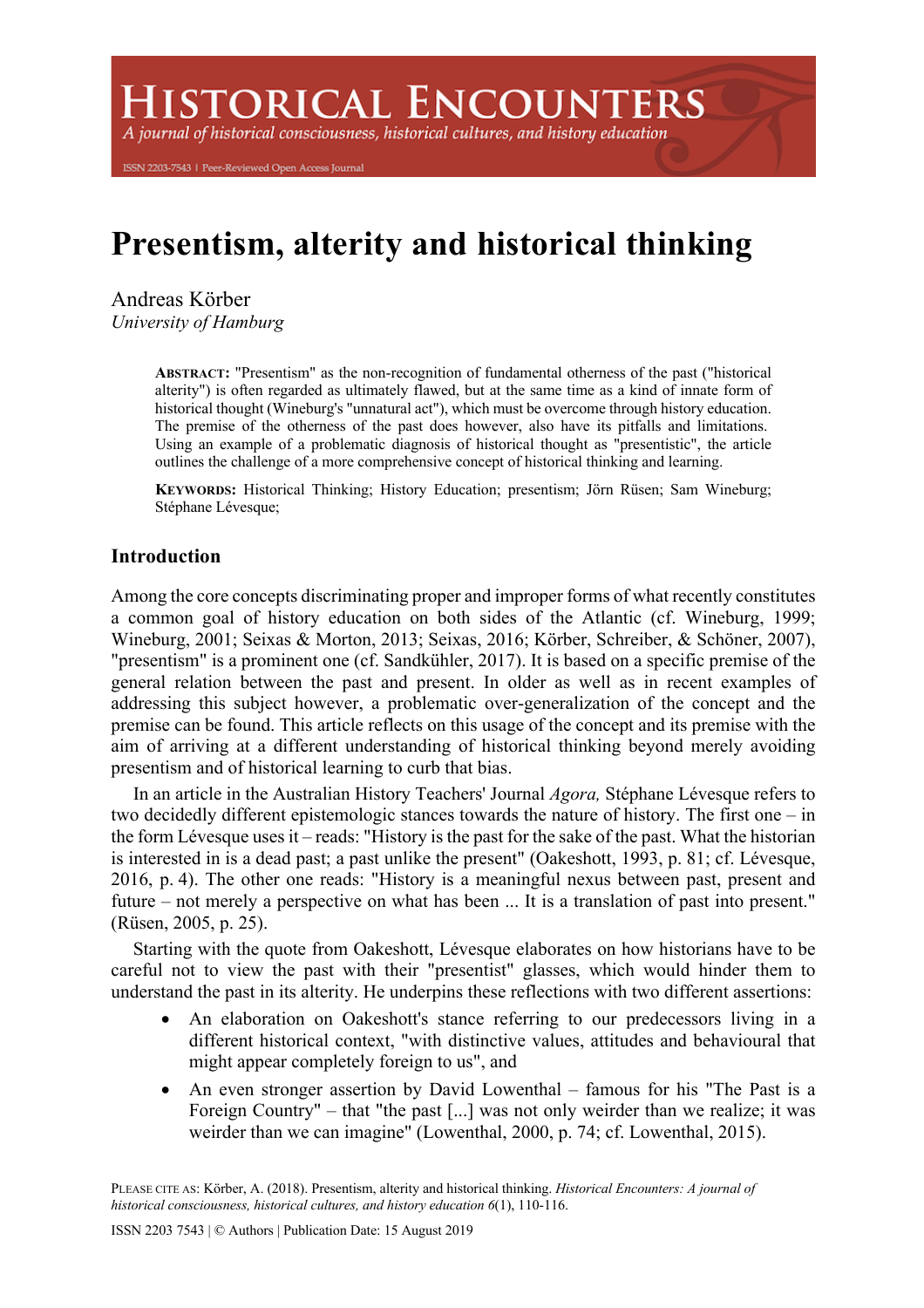All in all this amounts to what in German historiography would be referred to as a position of "Historismus," often illustrated with a quotation by Leopold von Ranke, that it was the historian's task to find out "wie es eigentlich gewesen" (neglecting the philosophical position in the Term "eigentlich"). The consequence drawn (or rather reproduced) by Lévesque is, of course, a warning against "presentist" glasses, which hinder the cognition of the true, the real past, as it were.

There are, however, some points debatable in the way "presentism" has been both conceptualized, and used in research and debate on History Education in the past decades. The current article ventures to address some of these by taking up Lévesque's (and other researchers') examples.

#### **A student's non-understanding of Primo Levi – An Example of Presentism?**

In his article, Lévesque illustrates the problem of presentist dis-insight into the alterity (to use a term by Jörn Rüsen, the author of the other position) of the past, by recounting a situation in a school which was reported by Primo Levi in his "The Drowned and the Saved" (Levi, 1989, p. 4). After a witness account on his experiences in the extermination camps, covering among other aspects also about the complete de-humanization of the inmates which deprived the inmates not only of their human grace, but also of their very abilities to muster energy and will to withstand and fight or even flee, a young student did not grasp or accept these explanations and asked Levi to outline the surroundings of the camps and the fences, after which the boy explained to him and the class how an escape could have been operated. Lévesque's (2016) interpretation on this is that:

this school encounter illustrates remarkably well the complexities of understanding the 'dead past'. We are clearly visitors in a 'foreign country' [...] We carry our own cultural luggage, full of commodities ill-adapted to this strange world, and that we use to make judgements about our predecessors. (p. 5)

This interpretation is, however, only valid at first glance. Sure enough, the young student projects his own youthful confidence and his "contemporary views on survival and escaping as a moral duty" into the scene and situation, and he in fact misunderstands all circumstances. But is it really a good example of the situation being weird, totally alien and incomprehensible to him *because of it being "past"* – as Lowenthal and Oakeshott suggested?

Lévesque's application of Oakeshott's and Lowenthal's concept of the past being incomprehensible to this example would be valid only if we supposed that to the people in those days, the situation was not weird at all in the way that it is weird to us. But is that supportable? Was the total dehumanization in the camps normal to the people in those days? Surely not. It is weird not only to us later-born because of it belonging to some other time and culture, but also in general. Its weirdness is not due to effluxion of time, but to intentional dehumanization within that past time. Lévesque's interpretation therefore misreads the situation, too. The Holocaust is surely the wrong example to illustrate Oakeshott's and Lowenthal's assertion of the fundamental alterity of the past. There is a difference between the weirdness we perceive of the treatment Levi experienced, and for example, the premodern practice of applying torture as a means of collecting evidence and proof and its consideration as being not only an improvement but also a kind of progress over earlier practices of trials by ordeal in continental Europe (cf. Langbein, 2006).

However, the mistaken application of the concept of presentism does not originate from Lévesque. In 2001, Peter Lee and Rosalyn Ashby already made this connection (Lee & Ashby, 2001, p. 27), refering to an early article of what eventually would constitute Sam Wineburg's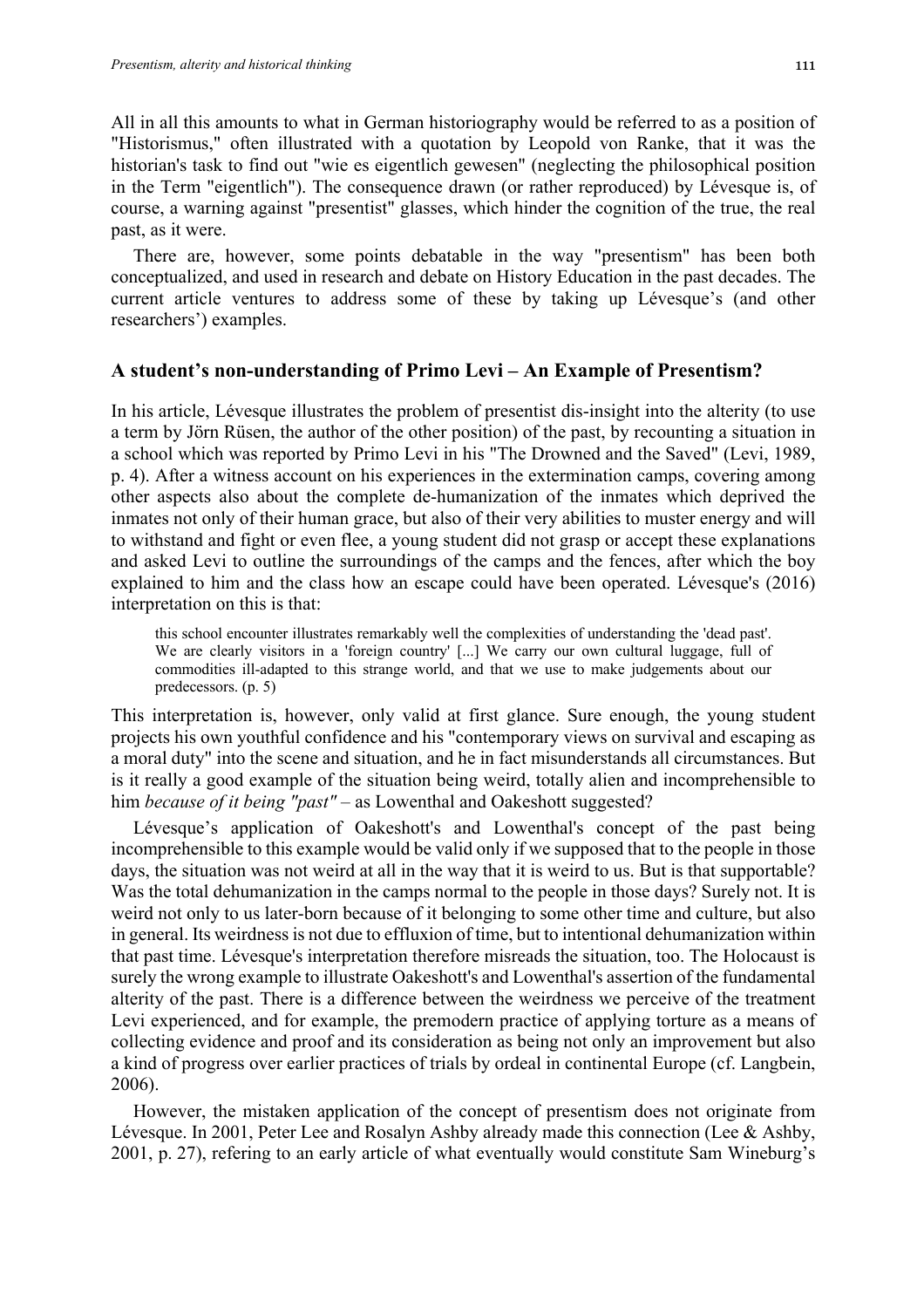seminal "Historical Thinking and other unnatural acts" – an article under the same title in *Phi Delta Kappan* (Wineburg, 1999; 2001).

Surely enough, Wineburg does discuss the concept of presentism, however not in the context of the Levi incident (p. 498), but some pages earlier (Wineburg, 1999, p. 492; cf. also Wineburg, 2001, pp. 12, 30 and 90; the Levi-incident on p. 23). What Levi's experience provides, is a quite different lesson to the historian than to avoid presentism. It calls upon us not to 'understand' others in the light of one's own experience *only,* but rather to transgress our own horizon of experience. Wineburg writes: "Our 'inability to perceive the experience of others' as he [Levi] put it, applies to the present no less than the past" (Wineburg, 2001, pp. 22– 24).

### **The deeper problem behind the usage of "presentism" as a concept**

Is this all just a question of Lee and Ashby, and – in their wake – Lévesque selecting the wrong example for discussing presentism? Oakeshott's and Lowenthal's assertions that the past is a foreign country, as well as Lévesque's reference to it, merit a more general reflection.

It surely is a good and necessary assumption for historians that the past is not just equal to the present, and that there is an "alterity" between the two. But to assert that the past is fundamentally incomprehensible, is equally problematic as the denial of any such difference and alterity. Two reflections may assist this suggestion:

- The past may (and most often does) look weird to us, but it was not to the people living in those times. The past *was* not weird, it *is* weird to us and therefore it must have *become* weird, strange, alien. When and how did this happen?
- The world a second, a minute, an hour, a day ago is also already past. To say that it is equally weird would muster much less support than to claim the same for, say the middle ages. So where is the limit?

'Weirdness' therefore is not a feature of 'the past' in general nor of any randomly taken specific past (although it might be of certain past circumstances), but rather a characteristic of the *relation* between any given past and the present from which it is addressed.

Lévesque's combination of Oakeshott's position that history is "the past for the sake of the past", and Lowenthal's dictum of the past being weird can therefore not be a sound basis for historical research and learning, because they contradict each other. If we acknowledged Oakeshott's position that history as (the study of) the past were for the sake of the past only, we would have to conceptualize, understand, interpret and write this past in the concepts, terms and by application of the criteria of the past itself. However, considering it is fundamentally incomprehensible to us because of its alterity, or 'weirdness', this would be impossible. So, even if we subscribed to Oakeshott's idea of what history is about, and if we conceived ourselves as 'heirs' who are called upon by the past itself, who have to answer to its call by merely "continuing", "keep it alive", unchanged, as a result of responsibility towards the past only (as has been claimed recently by the French philosopher Bérénice Levet; (cf. Levet, 2017)) – we would be doomed to fail, for we could never understand these calls because of its "weirdness".

But then, both Oakeshott's and Levet's claims that the historian's, as well as the layman's sole obligation in his historical thinking were to 'the past' itself, is wrong. 'History' never is 'the past', but an ever-present relation to a spectrum of pasts (in the plural). The criterion for its validity is not its concordance with this past, but its function for today's individuals and society, by providing temporal orientation. This is not to claim that history could be written *ad*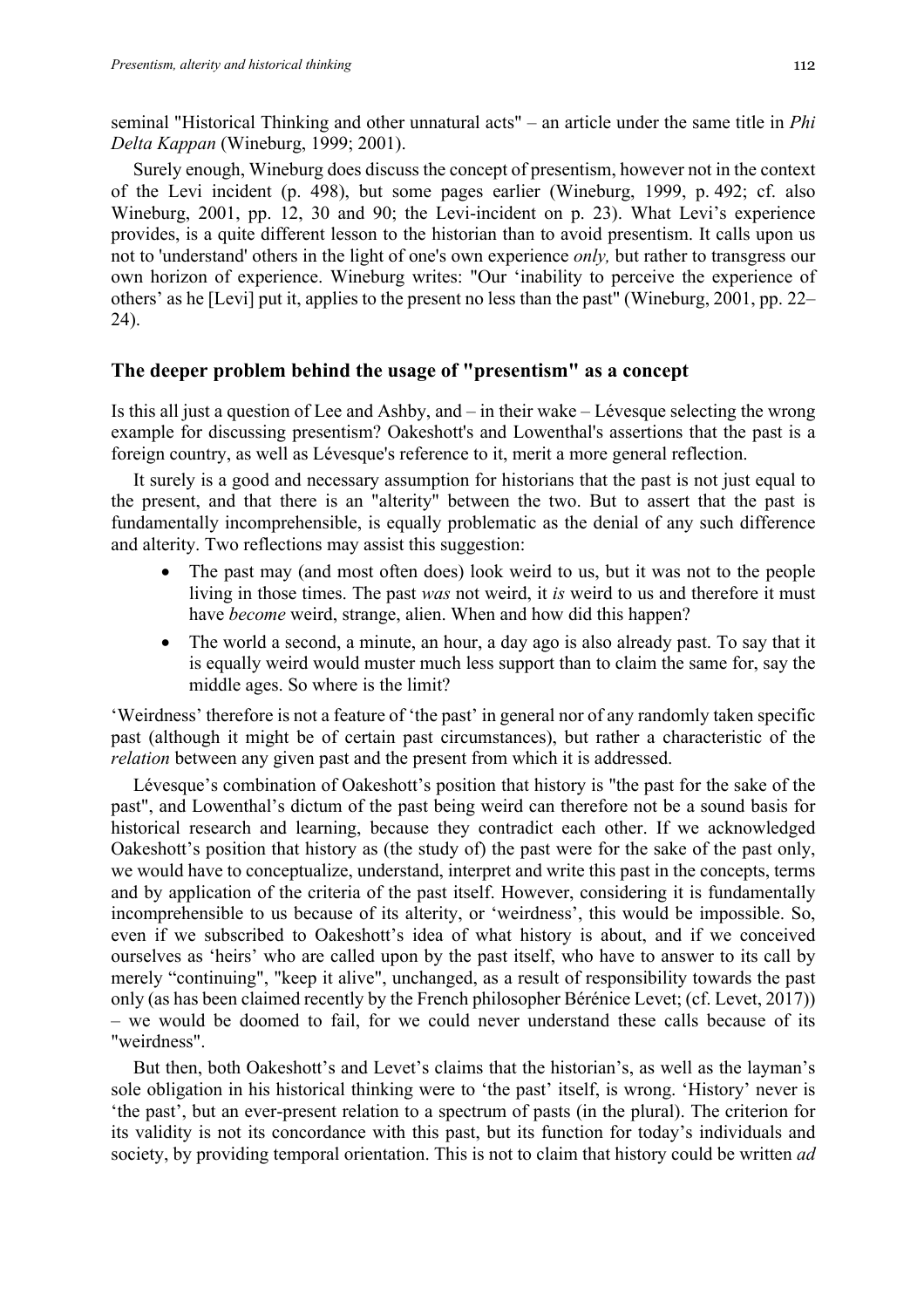*libitum*, dependent on present free decisions. Temporal orientation in a real world – not a fantasy – is only possibly when reflecting about a real past.

"The past for the sake of the past" then does not provide good guidance for the historian. In addition, the degree of 'Lowenthalism' needs to be contained. The idea of the past being a "foreign country", where people "do things differently", is indeed insightful and a good warning against presentism. The postulation of its total weirdness, however, would amount to rendering every effort of historical understanding and insight pointless.

Therefore: The historian may neither presuppose the structural identity of past times with her/his present, nor their absolute alterity. What she/he has to do is to reflect on their interrelation. Historical thinking must be understood as a *relational* venture, namely the effort to construct a meaningful relation between what we can know about the past and us who carry this knowledge.

Marc Bloch's conceptualization of the relation between past and present is much more apt for historical thinking, e.g. as illustrated by Alex Ford quoting and interpreting him:

He [Bloch] believed it was a necessary prerequisite for history to accept that 'there are states of mind which were formerly common, yet which appear peculiar to us as we no longer share them' (Bloch, 1949/1992, p.67). As such, he believed that historians needed to reconstruct those lost mentalities through evidential reasoning and the use of social sciences (Ford, 2015, p. 19, quoting Bloch, 1992, p. 67).

This is why I take the other of the two disciplinary positions quoted by Lévesque to be far more plausible – the one by Jörn Rüsen: "History is a meaningful nexus between past, present and future – not merely a perspective on what has been ... It is a translation of past into present." (Rüsen, 2005, p. 25).

### **Consequences for research and teaching**

Supporting Lévesque's classification that his concept of 'disciplinary-history', referring to the teaching of concepts and methods of historical thinking not only to future historians but also to school students as 'necessary', I'd nevertheless like to question one of his further considerations. Paraphrasing Sam Wineburg's classification of historical thinking as "unnatural" (Wineburg, 2001), "because it runs against the practical, intuitive ways we approach the past in our contemporary life," Lévesque asserts that everyday forms of learning about the past "do not in and of themselves represent 'historical thinking' because historical thinking is a disciplinaryspecific process of investigating the past through the 'canons of evidence and rules of argument" (Lévesque, 2016, p. 6).

What is supported in this position is that the standards and criteria of historical thinking are indeed not only elements of "common sense" in general, but disciplinary. It is indeed necessary to stress this point. The specificity of orientation, of identity and motivation of action through temporal argumentation and thorough interpretation needs to be upheld. What needs to be questioned though, is the idea that these concepts, criteria and procedures, which need to be taught to everybody, constitute something unnatural, or alien, because such an opposition would devaluate everyday historical thinking, endangering it of being overruled by 'expert' thinking, knowledge, and methodology.

In my view, it would be much more apt for educational as well as for theoretical reflections to conceive the relation between "everyday" historical thinking and that of expert historians not as two strictly separate modes but rather as a continuum. The terms "discipline" and "disciplinary" then would not refer just to the academic community and its rules, but to a general purpose of accessing, exploring and charting the world – namely the temporal dimension. *Expertise,* then, is not an alternative and superior way of knowledge production within this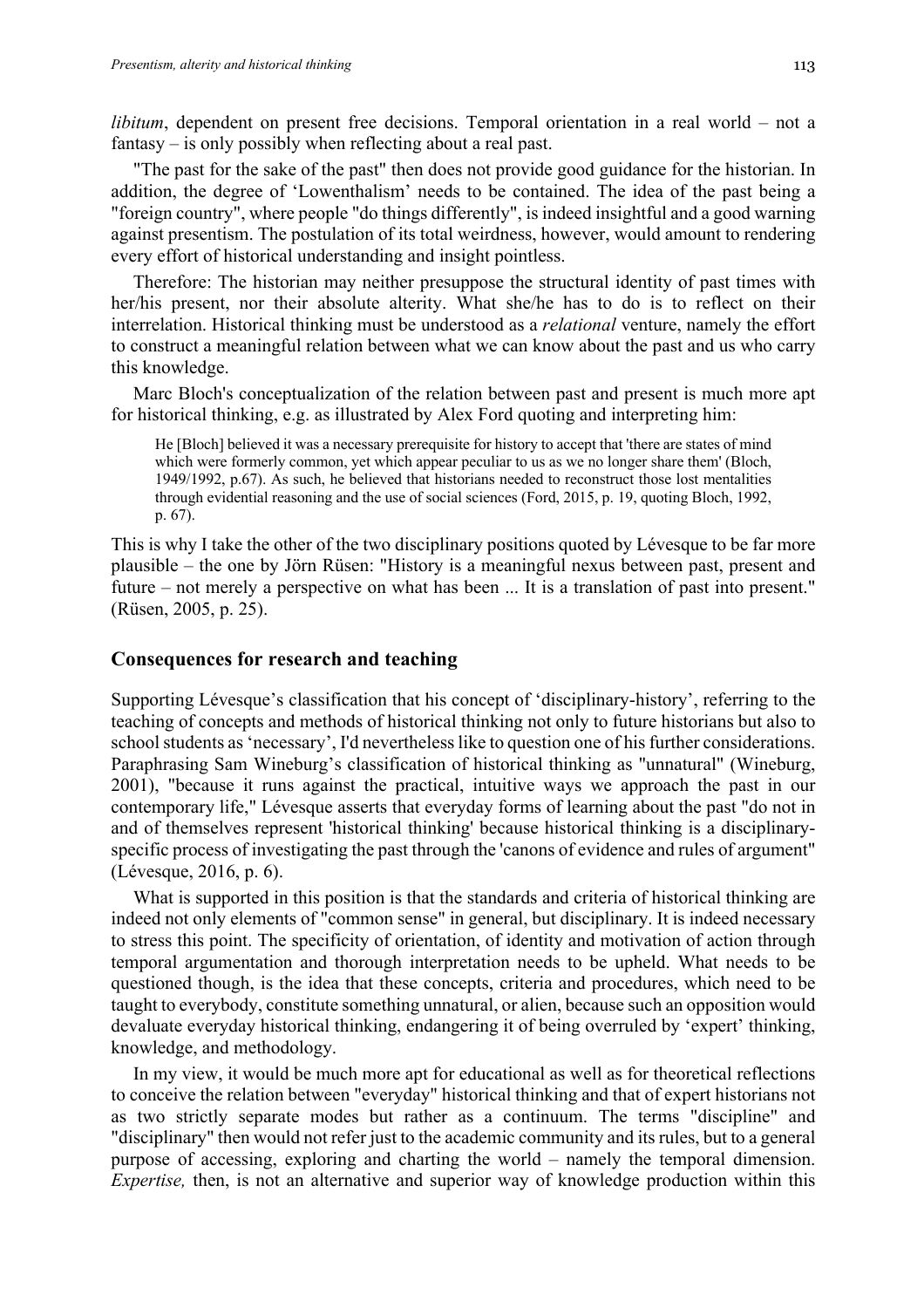discipline, but rather a the mastery of a specific methodical and quality-controlled form of generally available logic of temporal orientation – 'quality controlled' by methods and criteria developed and reflected upon in the academic discipline (Körber, 2015, p. 27). I am quite confident that many (if not all) the operations which historians perform in doing history are being performed by 'laypersons' also, even though not (necessarily) in a methodically controlled form. If, for example, someone finds a letter of his/her grandmother directed to the grandfather (to be) in the attic, they will surely try to establish the context the letter was written in. We experience the same when showing photographic slides of the old times to family. In this sense, then, historical thinking is a 'natural' act, something people do and have to do in order to understand their life in its temporal situatedness.

Such a conceptualization has at least three advantages:

- To teach history would then neither mean to endow the students with some standard narrative, hoping that it will suffice for the rest of their life, giving them identity, orientation, and motivation, nor to train them in some estranged expertise, but rather as the elaboration of procedures which they perform in their life anyway. It opens up a perspective into a specific logic of progression.
- The relation of academic and the broader 'history culture' can be conceptualized in a non-binary and opposing way, marking the place and function of the former within the latter.
- Within democratic societies, especially heterogeneous and pluralist ones, historical debates can be conceived of as encompassing both laymen, witnesses and professionals.

This is the mode in which the German model of competencies of historical thinking by the FUER-Group conceptualizes different 'niveaus' of historical thinking (cf. Körber et al., 2007; Körber, 2015, p. 27):

- A basic niveau is defined as historical thinking without being able to refer to accepted and recognized concepts, procedures, methods, etc., which renders the individual thinking and its results compatible with that of other members of society (individuals and groups);
- the intermediate niveau then is defined by being able to perform individual historical thinking (pursuing individual questions as well as such relevant in society, understanding and forming new interpretations) with such reference to conventional standards and criteria, rendering it visible in society but also enabling the thinking person to use other people's ideas, narratives, etc. in the first place;
- an elaborate niveau as the ability to not only use such concepts, categories, methods etc., but also to reflect on them and their conventional nature, that is to be able to actively participate in the reflection on the nature of history and historical narratives.

Such a model enables schools and teachers to formulate aims in history teaching which both address students at their everyday ventures of navigating the history culture of their society, and can define their next level.

Furthermore, such an understanding would allow for putting students to the task of perceiving alterity of past conditions and circumstances, not as relating to cognitive aspects only, but to also include their emotional and affective reactions (abhorrence and distancing as well as fascination) into the (still cognitive) task of clarification. In this sense, 'disciplinary history' is and must be the focal point of history education, but neither as an 'unnatural act', nor as something which refers to the past for the past's sake, only, but as methodically controlled reflections about our relation(s) to the past.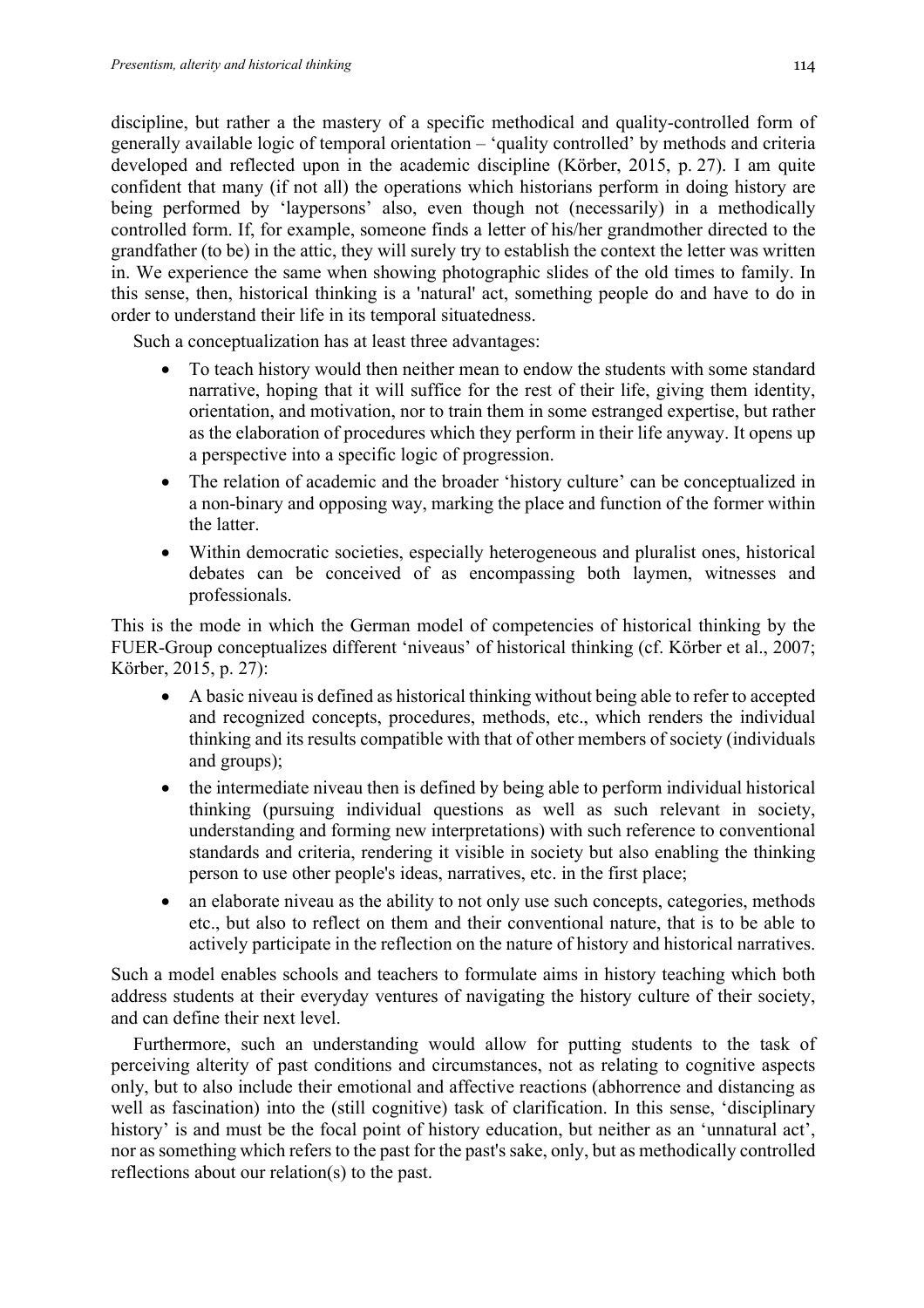## **References**

- Bloch, M. (1992). *The historian's craft: [orig. 1949]*. Manchester: Manchester University Press.
- Ford, A. (2015). *What is a History Education? Marc Bloch, The Historian's Craft and the Case for an Annaliste Model of School History* (M.A. Thesis). Leeds Trinity University, Leeds. Retrieved from https://www.academia.edu/attachments/45872912/download\_file?st=MTQ2ODQ4NzkzMi wxMzQuMTAwLjEzNi4xODgsODE4OTMzOA%3D%3D&s=swp-toolbar
- Körber, A. (2015). *Historical consciousness, historical competencies – and beyond? Some conceptual development within German history didactics*. Retrieved from http://www.pedocs.de/
- Körber, A., Schreiber, W., & Schöner, A. (Eds.). (2007). *Kompetenzen historischen Denkens: Ein Strukturmodell als Beitrag zur Kompetenzorientierung in der Geschichtsdidaktik*. *Kompetenzen: Vol. 2*. Neuried: ars una.
- Langbein, J. H. (2006). *Torture and the Law of Proof: Europe and England in the Ancien Régime*. Chicago: University of Chicago Press. Retrieved from http://gbv.eblib.com/patron/FullRecord.aspx?p=3038408
- Lee, P. J., & Ashby, R. (2001). Empathy, Perspective Taking, and Rational Understanding. In O. L. Davis, E. A. Yeager, & S. J. Foster (Eds.), *Historical empathy and perspective taking in the social studies* (pp. 21–50). Lanham, Md.: Rowman & Littlefield.
- Lévesque, S. (2016). Why Should Historical Thinking Matter to Students? *Agora. The Quarterly Journal of the History Teachers' Association of Victoria*, *51*(2), 4–8.
- Levet, B. (2017, September 1). «Qui arrêtera les grands épurateurs de l'Histoire ?». *Le Figaro*. Retrieved from http://www.lefigaro.fr/vox/societe/2017/09/01/31003- 20170901ARTFIG00265-berenice-levet-qui-arretera-les-grands-epurateurs-de-lhistoire.php?utm\_term=Autofeed&utm\_campaign=Echobox&utm\_medium=Social&xtor= AL-155-%5Btwitter%5D&utm\_source=Twitter#link\_time=1504370825
- Levi, P. (1989). *The drowned and the saved* (1st Vintage International ed.). New York: Vintage International.
- Lowenthal, D. (2000). Dilemmas and Delights of Learning History. In P. N. Stearns, P. C. Seixas, & S. Wineburg (Eds.), *Knowing, teaching, and learning history: National and international perspectives* (pp. 63–82). New York: New York University Press.
- Lowenthal, D. (2015). *The past is a foreign country - revisited* (Revised and updated edition). Cambridge: Cambridge University Press.
- Oakeshott, M. (1993). *Experience and its modes*. Cambridge: Cambridge University Press.
- Rüsen, J. (2005). *History: Narration, interpretation, orientation*. *Making sense of history: Vol. 5*. New York: Berghahn Books.
- Sandkühler, T. (2017). The Didactics of the History of Time. *Public History Weekly*, *2017*(2). https://doi.org/10.1515/phw-2017-8125
- Seixas, P. C. (2016). Narrative Interpretation in History (and Life). In H. Thünemann, J. Elvert, C. Gundermann, & W. Hasberg (Eds.), *Geschichtsdidaktik diskursiv - Public History und Historisches Denken: Vol. 3. Begriffene Geschichte - Geschichte begreifen*  (pp. 83–99). Frankfurt am Main: Lang, Peter Frankfurt.